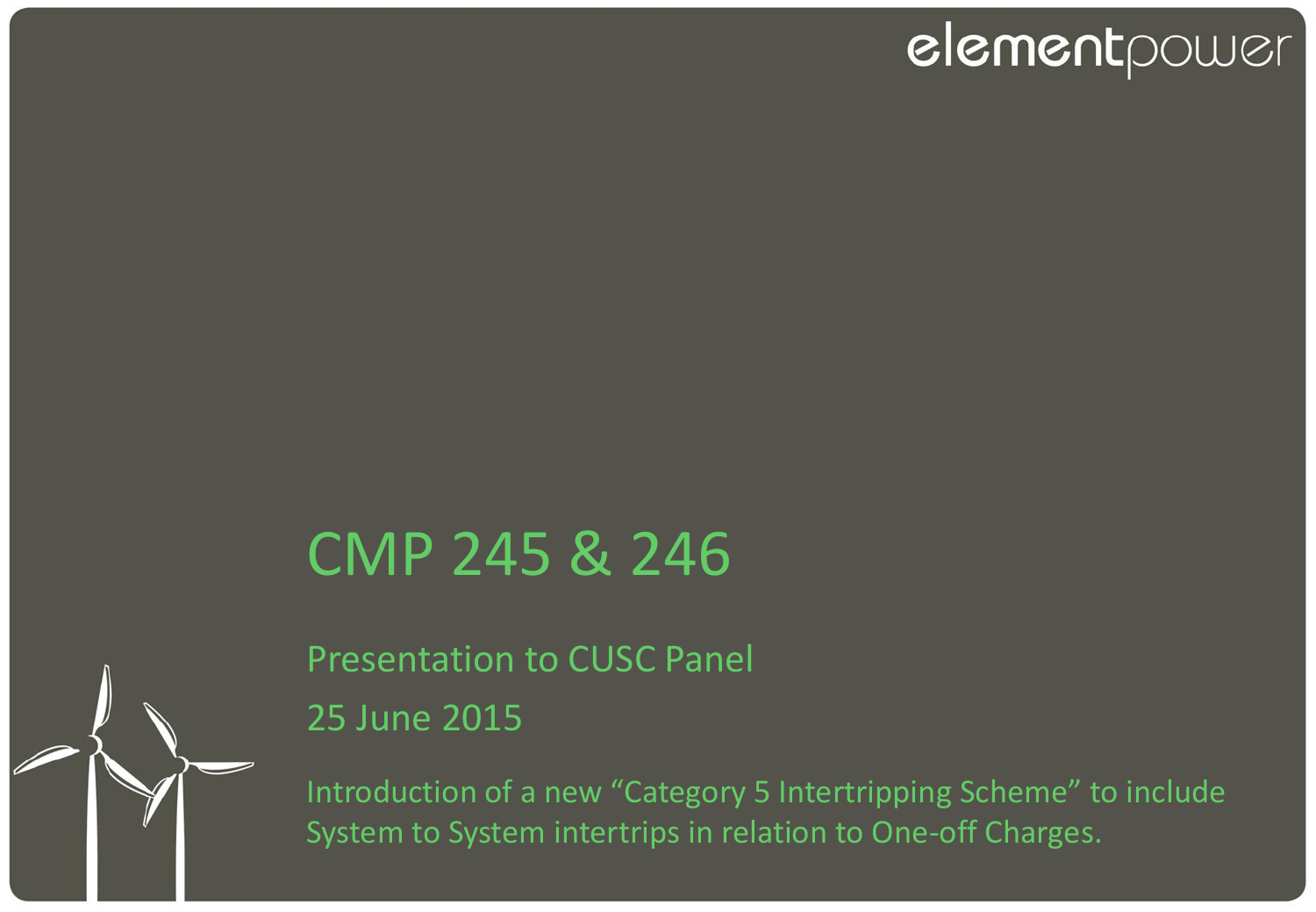# REASON FOR INTERTRIP

STRICTLY PRIVATE AND CONFIDENTIAL

elementpower

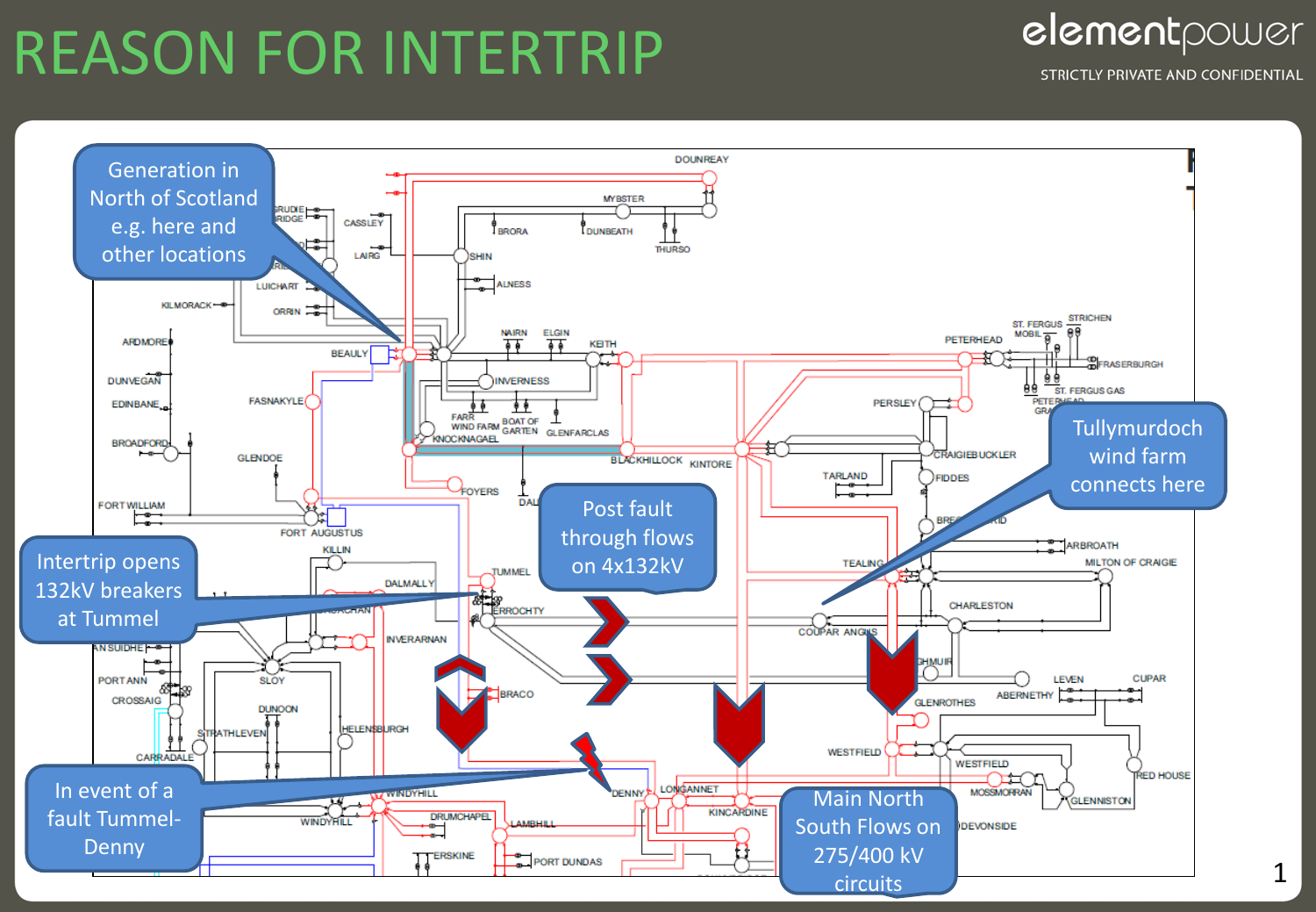## INTERTRIPS AND ONE OFF CHARGES

elementpower

STRICTLY PRIVATE AND CONFIDENTIAL

| 1. | Intertrips are<br>defined in Grid<br>Code. | <b>Category 1 Intertripping</b><br>Scheme        | A System to Generator Operational Intertripping Scheme arising from<br>a Variation to Connection Design following a request from the relevant<br>User which is consistent with the criteria specified in the Security and<br><b>Quality of Supply Standard.</b>                                                                                               |                                                                                                                                                                                                                                                                                                                              |
|----|--------------------------------------------|--------------------------------------------------|---------------------------------------------------------------------------------------------------------------------------------------------------------------------------------------------------------------------------------------------------------------------------------------------------------------------------------------------------------------|------------------------------------------------------------------------------------------------------------------------------------------------------------------------------------------------------------------------------------------------------------------------------------------------------------------------------|
|    |                                            | <b>Category 2 Intertripping</b><br><b>Scheme</b> | A System to Generator Operational Intertripping Scheme which is:-                                                                                                                                                                                                                                                                                             |                                                                                                                                                                                                                                                                                                                              |
|    |                                            |                                                  | (i)                                                                                                                                                                                                                                                                                                                                                           | required to alleviate an overload on a circuit which connects the<br>Group containing the User's Connection Site to the National<br><b>Electricity Transmission System; and</b>                                                                                                                                              |
|    |                                            |                                                  | (ii)                                                                                                                                                                                                                                                                                                                                                          | installed in accordance with the requirements of the planning<br>criteria of the Security and Quality of Supply Standard in order<br>that measures can be taken to permit maintenance access for<br>each transmission circuit and for such measures to be<br>economically justified,                                         |
|    |                                            |                                                  | and the operation of which results in a reduction in Active Power on the<br>overloaded circuits which connect the User's Connection Site to the<br>rest of the National Electricity Transmission System which is equal to<br>the reduction in Active Power from the Connection Site (once any<br>system losses or third party system effects are discounted). |                                                                                                                                                                                                                                                                                                                              |
|    |                                            | <b>Category 3 Intertripping</b><br><b>Scheme</b> |                                                                                                                                                                                                                                                                                                                                                               | A System to Generator Operational Intertripping Scheme which,<br>where agreed by NGET and the User, is installed to alleviate an overload<br>on, and as an alternative to, the reinforcement of a third party system,<br>such as the Distribution System of a Public Distribution System<br>Operator.                        |
|    |                                            | <b>Category 4 Intertripping</b><br><b>Scheme</b> |                                                                                                                                                                                                                                                                                                                                                               | A System to Generator Operational Intertripping Scheme installed to<br>enable the disconnection of the Connection Site from the National<br>Electricity Transmission System in a controlled and efficient manner in<br>order to facilitate the timely restoration of the National Electricity<br><b>Transmission System.</b> |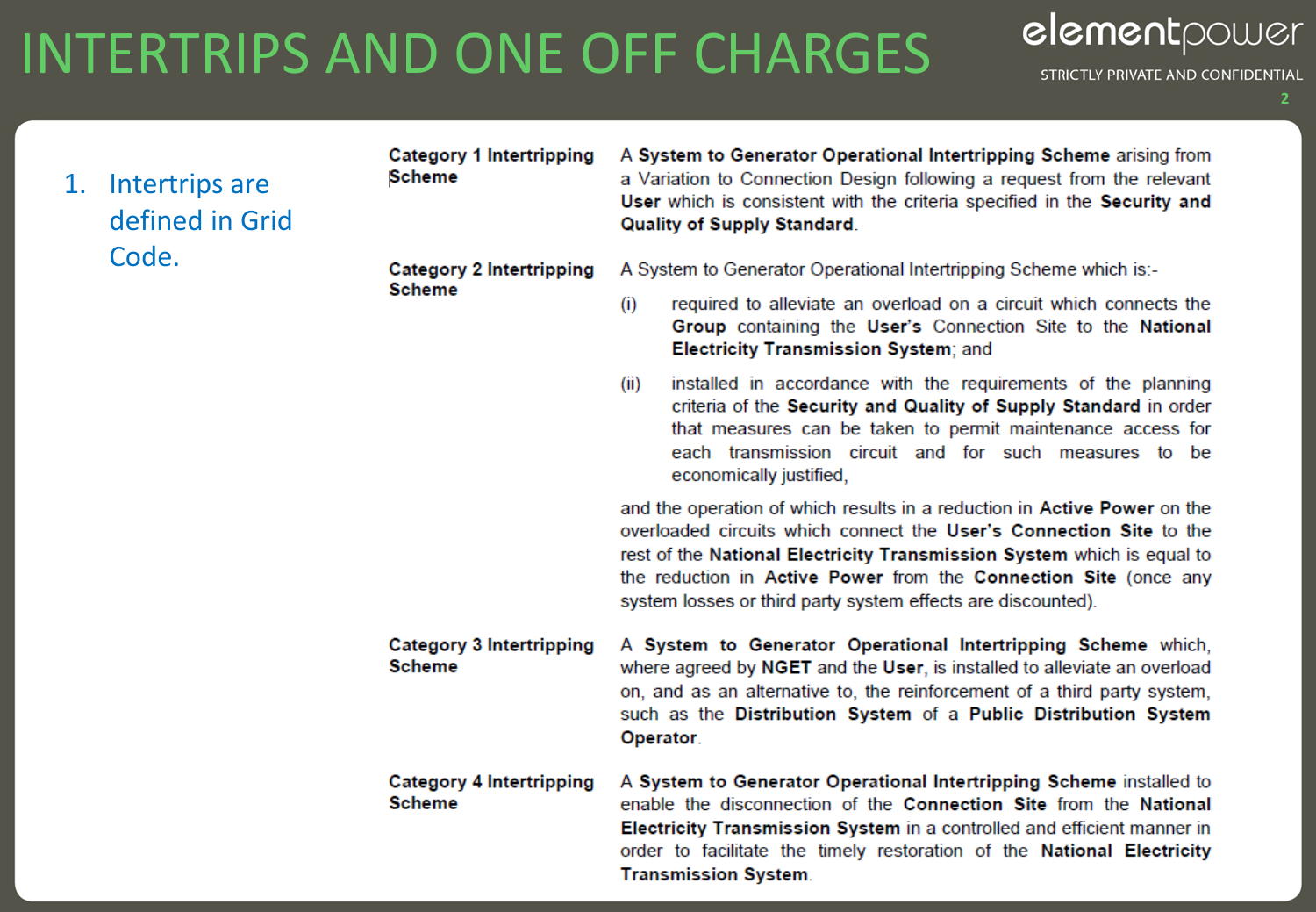# INTERTRIPS AND ONE OFF WORKS

### 1. CUSC defines which intertrips can be charged as One-Off charges.

#### **One-off Works**

- 14.4.2 To provide or modify a connection, the transmission licensee may be required to carry out works on the transmission system that, although directly attributable to the connection, may not give rise to additional connection assets. These works are defined as "one-offs". Liability for one-off charges is established with reference to the principles laid out below:
	- Where a cost cannot be capitalised into either a connection or infrastructure asset, typically a revenue cost
	- Where a non-standard incremental cost is incurred as a result of a User's request, irrespective of whether the cost can be capitalised
	- Termination Charges associated with the write-off of connection assets at the connection site.

Consistent with these principles and in accordance with Connection Charging Methodology modification GB ECM-01, which was implemented on 1 December 2005, a one-off charge will be levied for a Category 1 Intertripping Scheme or a Category 3 Intertripping Scheme. A one-off charge will not be levied for a Category 2 Intertripping Scheme or a Category 4 Intertripping Scheme.

elementpower

STRICTLY PRIVATE AND CONFIDENTIAL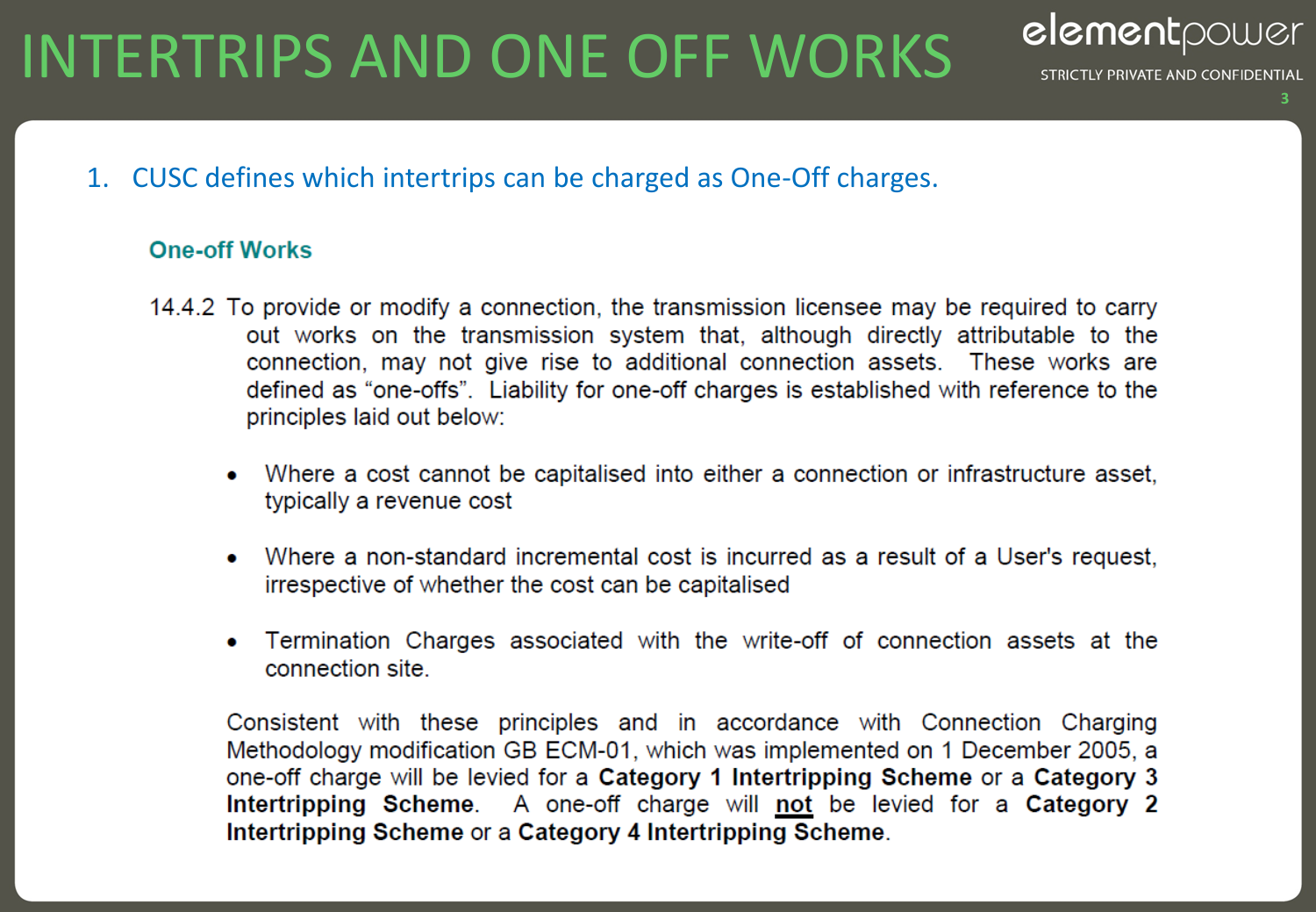## CODE CHANGES CUSC AND GRID CODE

**element**power STRICTLY PRIVATE AND CONFIDENTIAL

**4**

- 1. System to System intertrip is not covered in CUSC or Grid Code.
- 2. Introduce definition to Grid Code as next category (Category 5).
- 3. Add Category 5 to CUSC view on One Off charging.

#### **Operational Intertripping**

The automatic tripping of circuit-breakers to prevent abnormal system conditions occurring, such as over voltage, overload, System instability, etc. after the tripping of other circuit breakers following power System fault(s) which includes System to Generating Unit, System to CCGT Module, System to Power Park Module, System to DC Converter, System to Demand and System to System Intertrip Scheme."

#### "Category 5 Intertripping Scheme

A System to System intertrip scheme which is required to alleviate an overload on one or more circuits on the National Electricity Transmission System and the operation of which results in a reduction in **Active Power** on the overloaded circuit(s) which connect one part of the National Electricity Transmission System to another part of the National Electricity **Transmission System."** 

The proposed text change to Section 14.4.2 of CUSC is:

"Consistent with these principles and in accordance with Connection Charging Methodology modification GB ECM-01, which was implemented on 1 December 2005, a one-off charge will be levied for a Category 1 Intertripping Scheme or a Category 3 Intertripping Scheme. A one-off charge will not be levied for a Category 2 Intertripping Scheme, a Category 4 Intertripping Scheme or a Category 5 Intertripping Scheme."

And in the CUSC definitions add:

"Category 5 Intertripping Scheme" as defined in the Grid Code.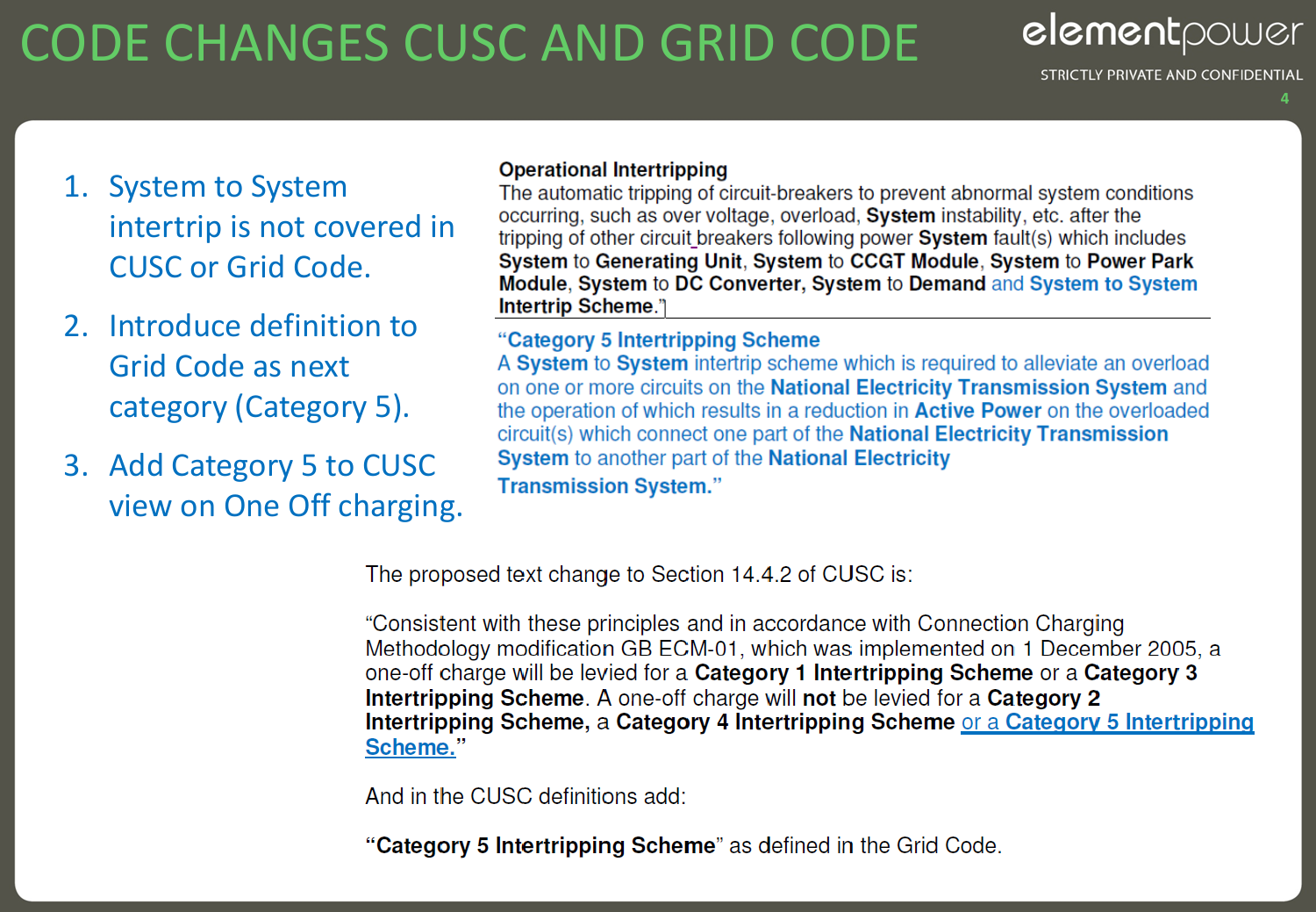# GB ECM -01 PRINCIPLES

1. In the proposer's view the principles in GB -ECM -01 are clear and would mean that a Category 5 system to system intertrip would not be subject to One Off Charges.

**Modification Proposal to the Connection Charging Methodology** 

**GB ECM-01** 

Intertrips installed under Category 2 will be to protect local circuits from overloads resulting from outages on local circuits. As there is a wider system security benefit with the installation of the scheme under this Category, and because the circuits involved are infrastructure rather than connection, National Grid is proposing to recover costs for the intertrip installation via the Transmission Network Use of System (TNUoS) revenue recovery mechanism.

nationalgrid **CONCLUSIONS REPORT** 

STRICTLY PRIVATE AND CONFIDENTIAL

**element**power

**5**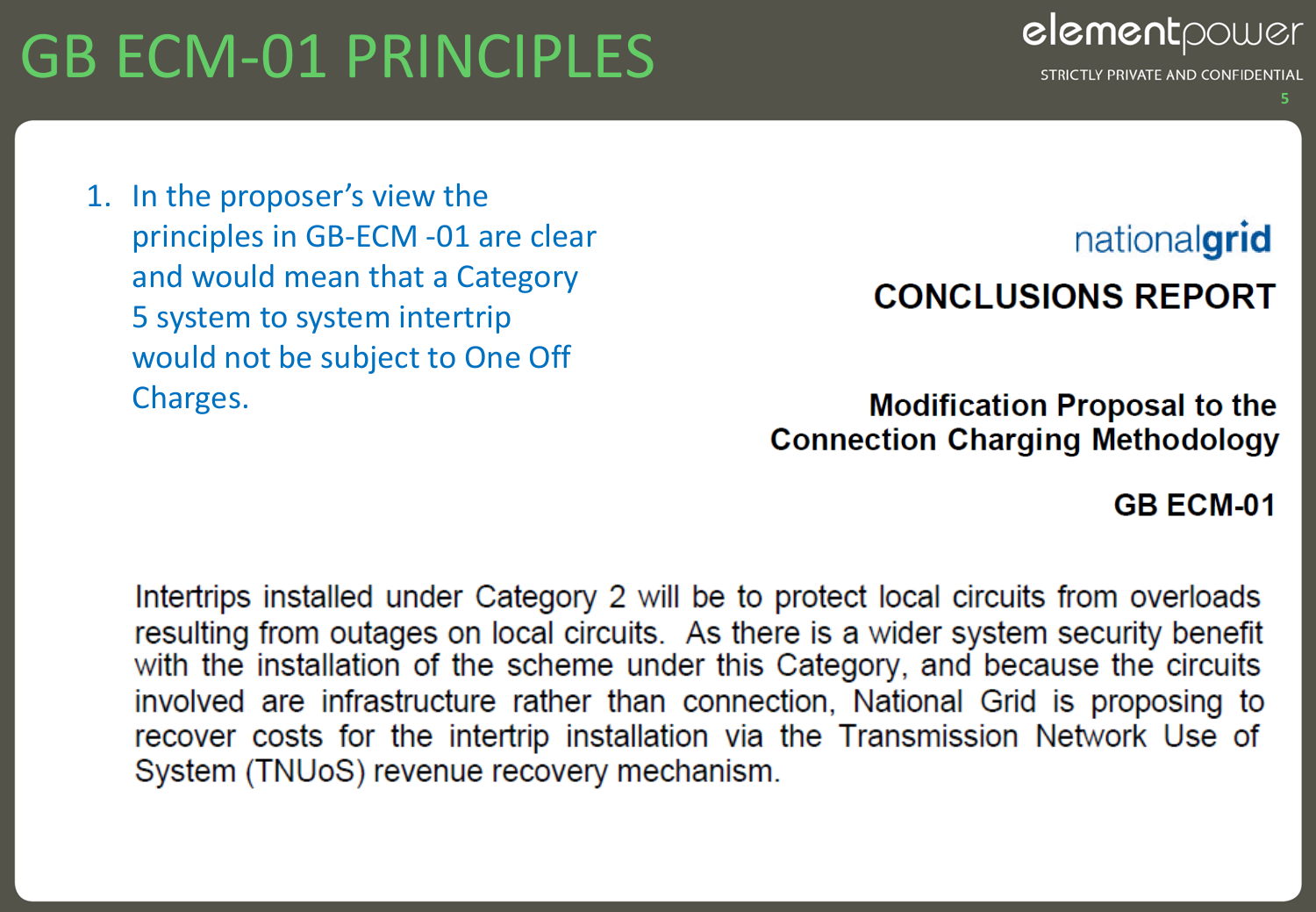# GHG EMISSIONS

elementpower

**STRICTLY PRIVATE AND CONFIDENTIAL** 

**6**

1. In the proposer's view the principles in GB -ECM -01 are clear and would mean that a Category 5 system to system intertrip would not be subject to One Off Charges.

Do you believe the CUSC Modification Proposal will have a material impact on **Greenhouse Gas Emissions? Yes / No** 

Yes - without this modification there is a risk that a System to System Intertrip (Category 5 Intertripping Scheme) which will reduce system constraints and is enduring but is charged as One-off Works to a specific User will not be implemented because the User will not be able to afford the One-off Charges. Consequently, this may result in a termination of the agreement with National Grid which will result in the intertrip not being implemented. As a result increasing constraints on renewable generation will increase carbon dioxide emissions accordingly.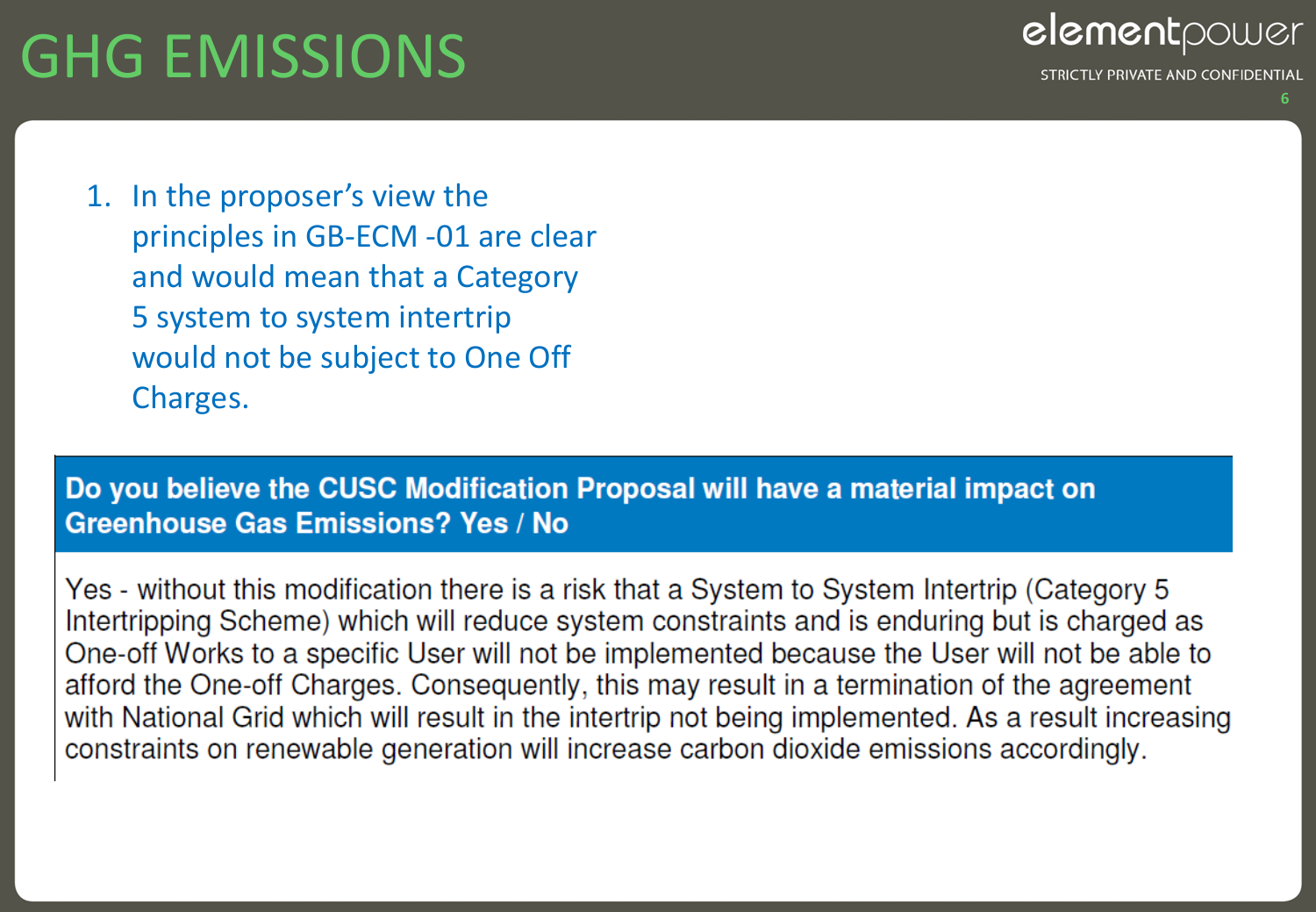# JUSTIFICATION

### elementpower

**7**

#### Please tick the relevant boxes and provide justification:

 $x$  (a) the efficient discharge by The Company of the obligations imposed upon it by the Act and the Transmission Licence

National Grid's licence requires it to operate an efficient and reliable National Electricity Transmission System within certain technical parameters (under the Grid Code, for example) to ensure a continual and safe operation. This modification, if approved, would lead to greater transparency regarding transmission operational intertrips and formalises the definition of a new kind of intertrip which has overall system benefits.

 $x$  (b) facilitating effective competition in the generation and supply of electricity, and (so far as consistent therewith) facilitating such competition in the sale, distribution and purchase of electricity.

This modification ensures that Users are dealt with in an equitable manner in respect of One-Off Charges and intertrips. The treatment of existing Category 1-4 Intertrips in relation to One-Off charges has set a precedent. At present the rules on One-Off Charges for intertrips do not include the new intertrip (as described above) and this new intertrip should be defined in the Grid Code and CUSC and should be assessed using the same principles as existing intertrips (for example in GB ECM-01) in order to ensure that it is also applied in an equitable and consistent manner thereby not distorting competition.

System cost benefits of this kind of intertrip

Equitable treatment of Users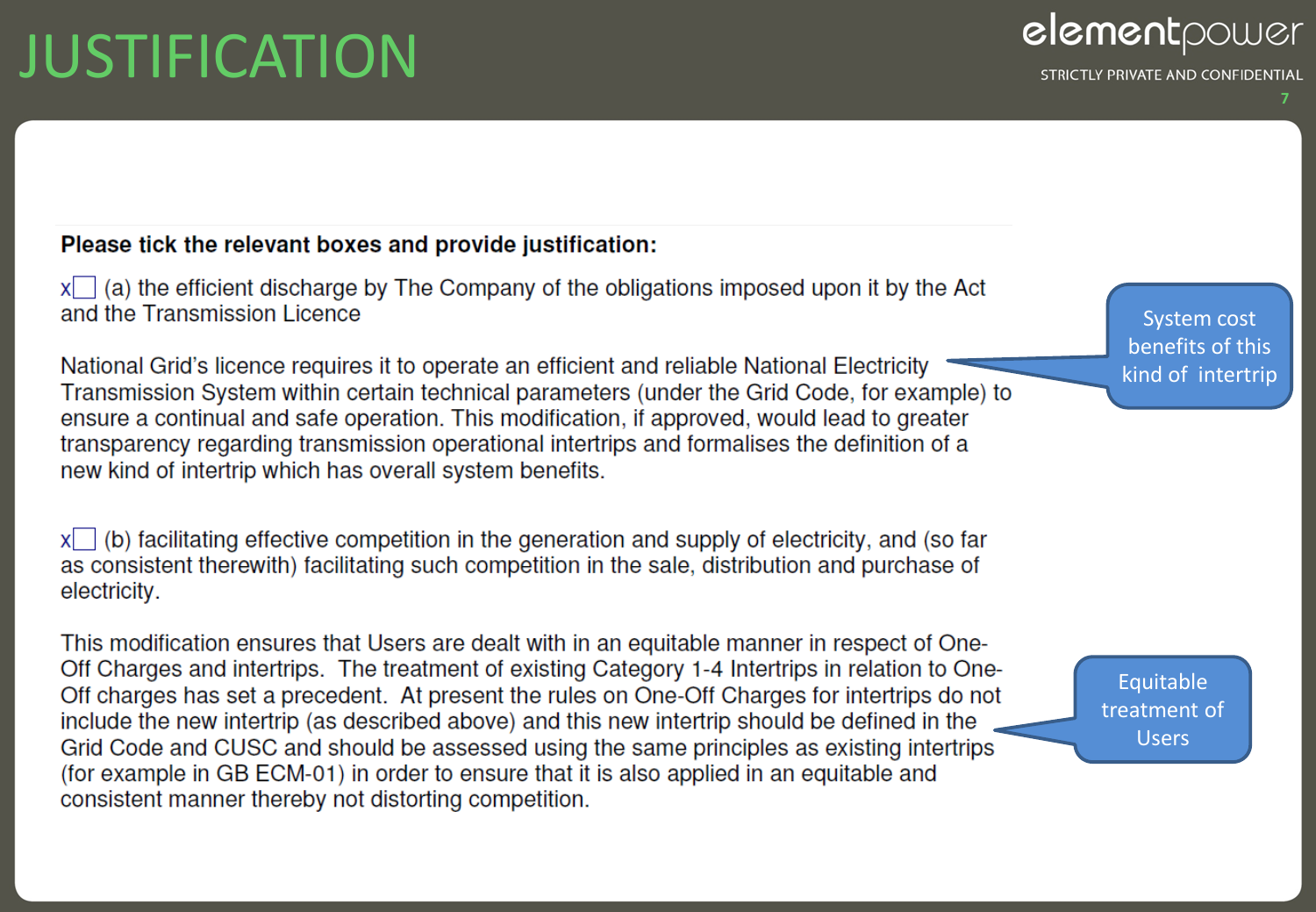## **URGENCY**

### **Justification for Urgency Recommendation**

The One-off Charge proposed by NGET to the User is putting the development of the project at risk due to its high costs. The One-off Charge would, therefore, have a significant commercial impact on the User.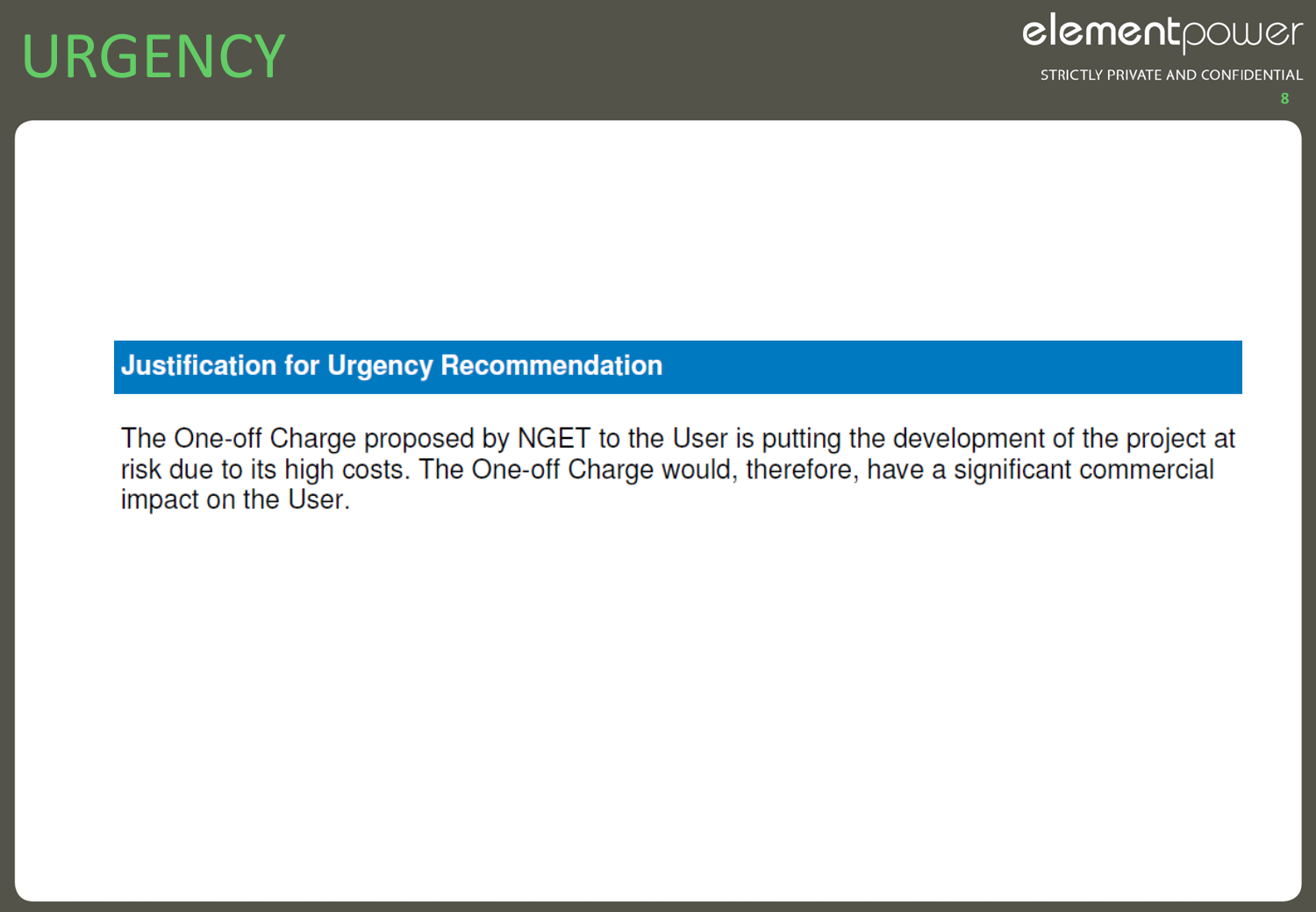# owerelementpowerelementpowerelementpower

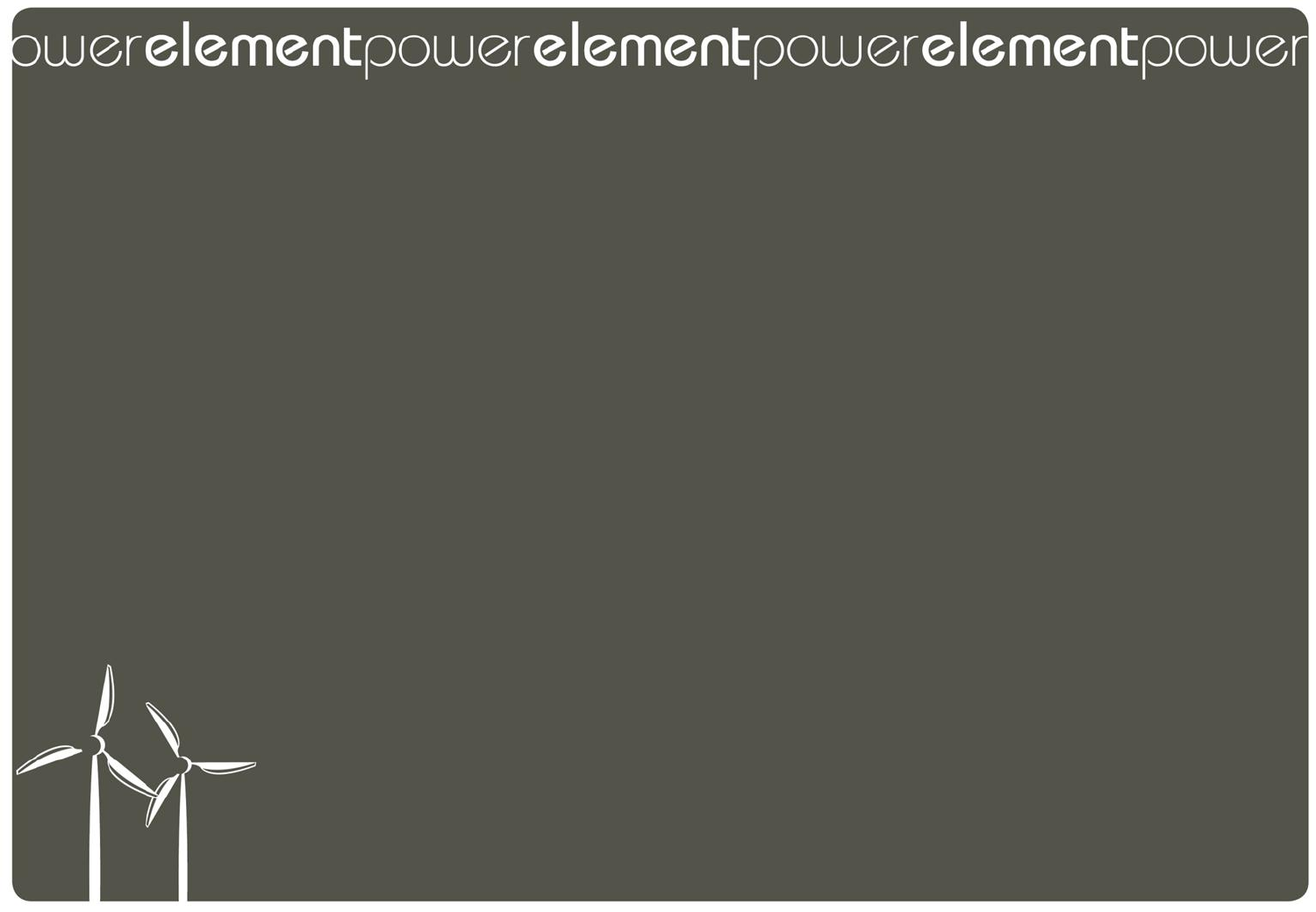

### **CMP245 & CMP246 Progression**

- **The Panel is asked to agree:** 
	- Whether CMP245 & CMP246 should be progressed through Selfgovernance
	- How to progress CMP245 & CMP246
		- Workgroup
		- Code Administrator Consultation
	- Whether to request urgency for CMP245 & CMP246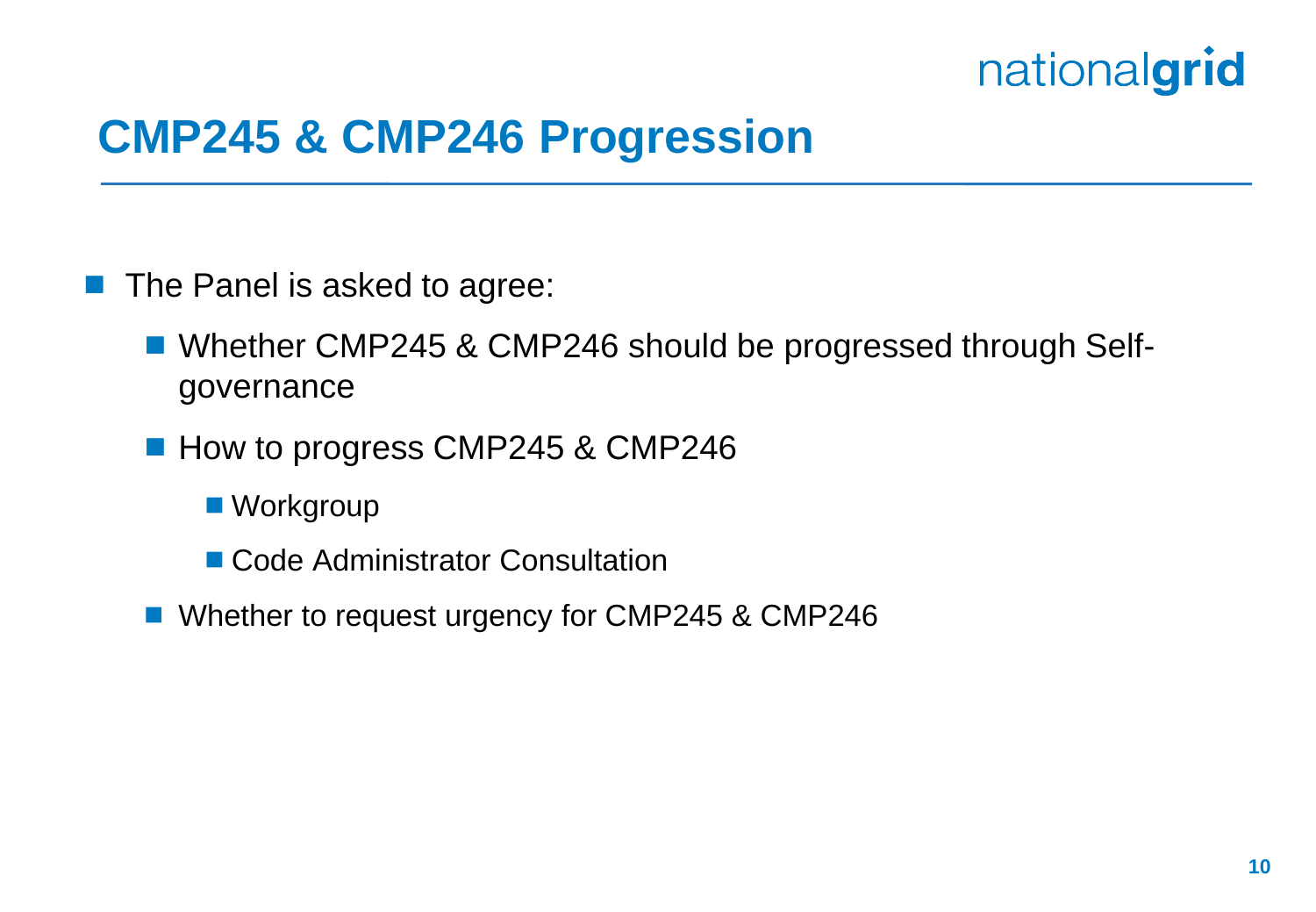## **CMP245 & CMP246 Indicative timetable (standard Workgroup)**



| 19th October 2015             | Deadline for comment                                 |
|-------------------------------|------------------------------------------------------|
| 22 <sup>nd</sup> October 2015 | Submit final Workgroup Report to Panel               |
| 30th October 2015             | Present Workgroup Report at CUSC Modifications Panel |
|                               |                                                      |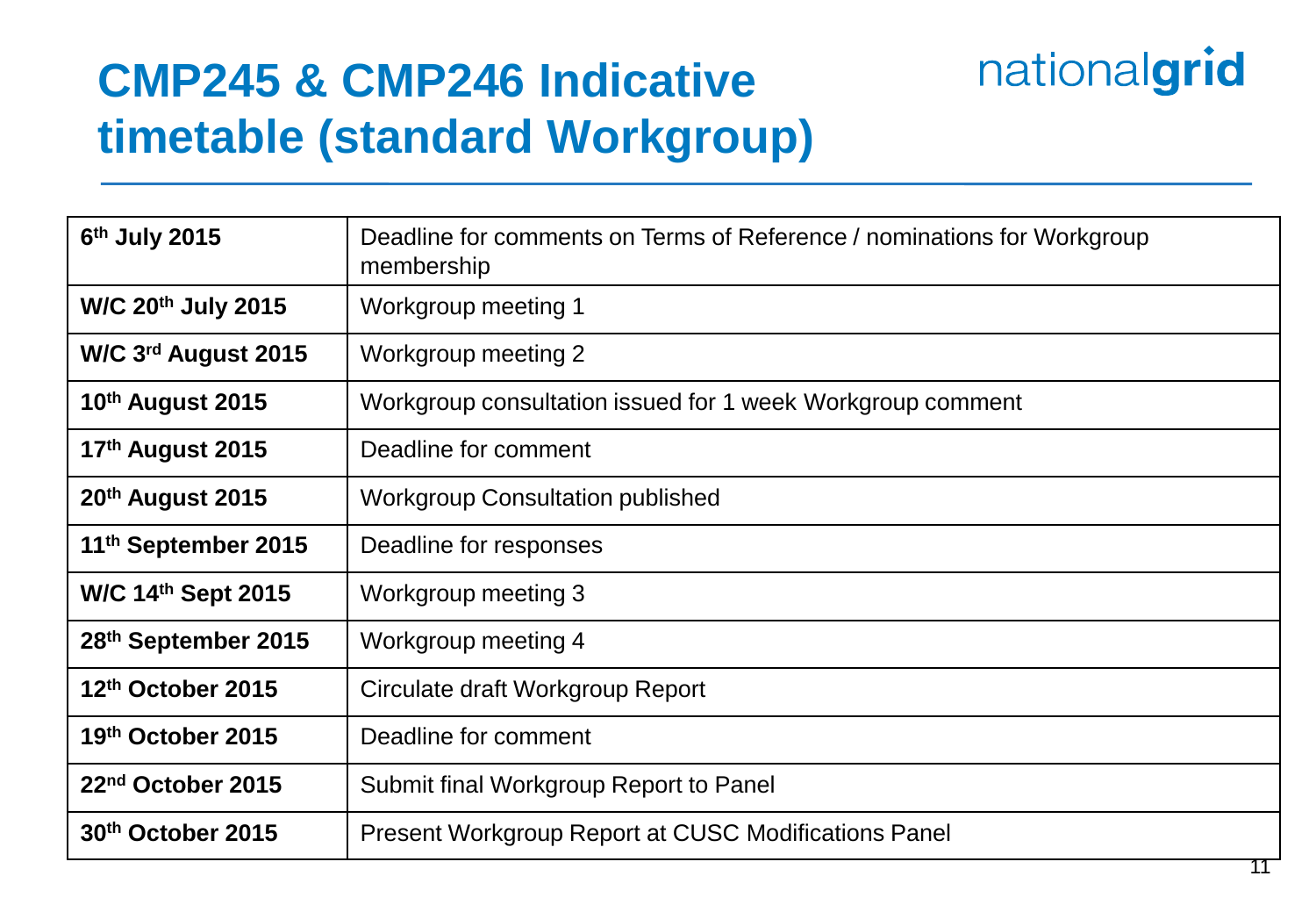## **CMP245 & CMP246 Indicative timetable (standard Workgroup)**

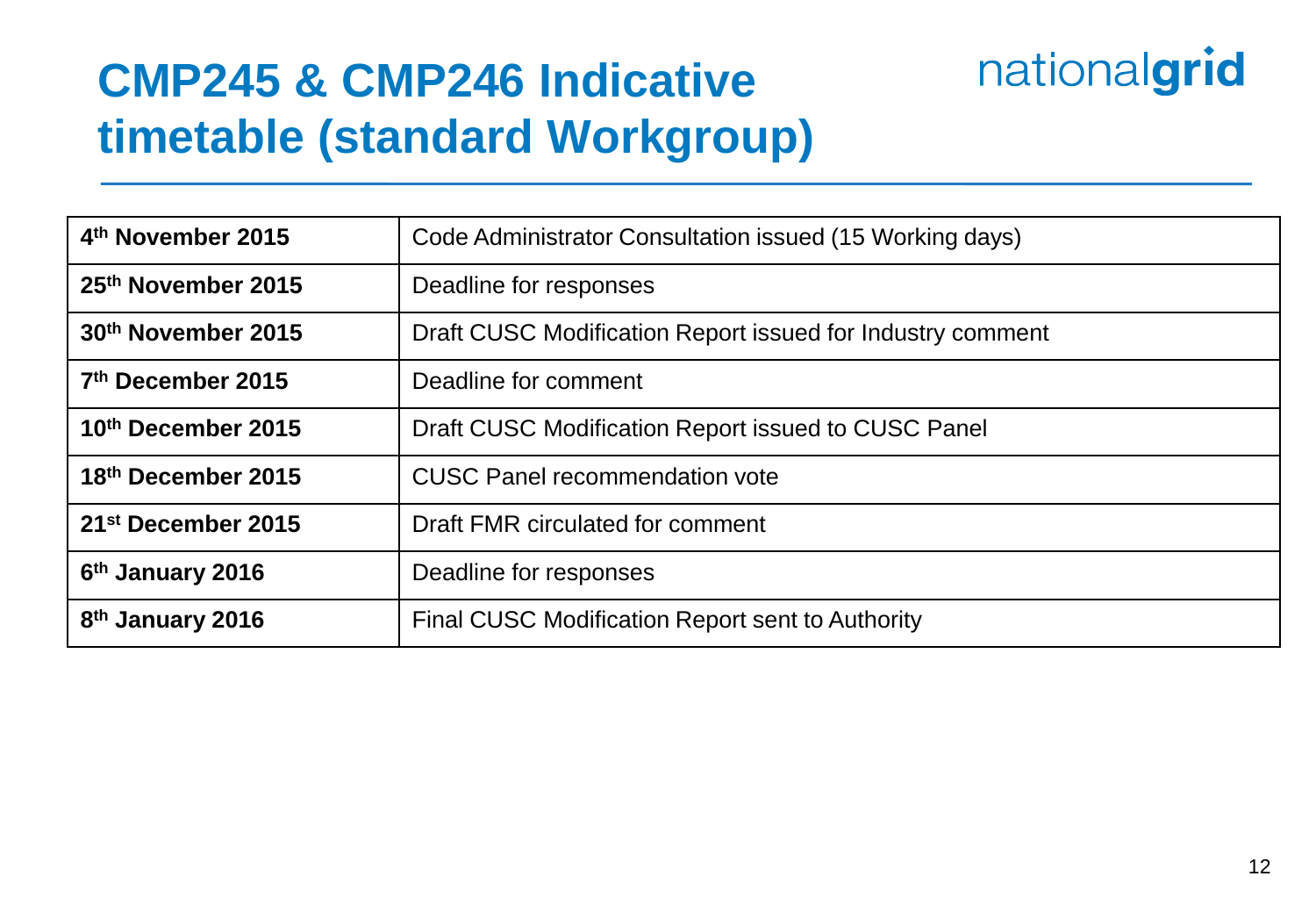### **CMP245 & CMP246 Indicative timetable (Urgent)**

### 2<sup>nd</sup> July 2015 Deadline for comments on Terms of Reference / nominations for Workgroup membership 7<sup>th</sup> July 2015 **Workgroup meeting 1 13th July 2015** Workgroup meeting 2 **15th July 2015** Workgroup consultation issued for Workgroup comment **20th July 2015** Deadline for comment **22nd July 2015** Workgroup Consultation published **29th July 2015** Deadline for responses 3rd August 2015 **Workgroup meeting 3 6th August 2015 Workgroup meeting 4 10th August 2015** Circulate draft Workgroup Report **12th August 2015** Deadline for comment **14th August 2015** Submit final Workgroup Report to Panel **18th August 2015** Present Workgroup Report at CUSC Modifications Panel (Special meeting)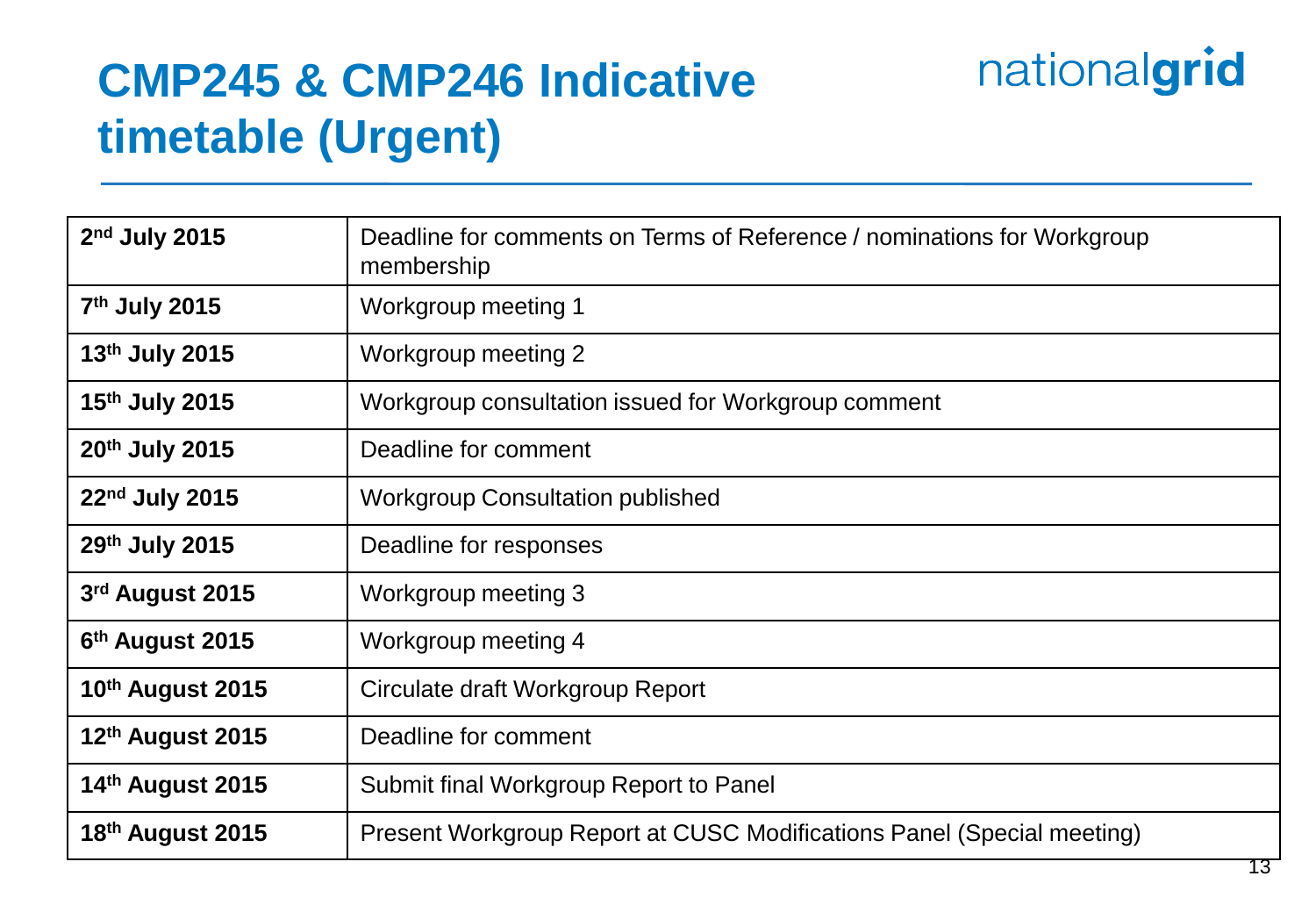## **CMP245 & CMP246 Indicative timetable (Urgent)**